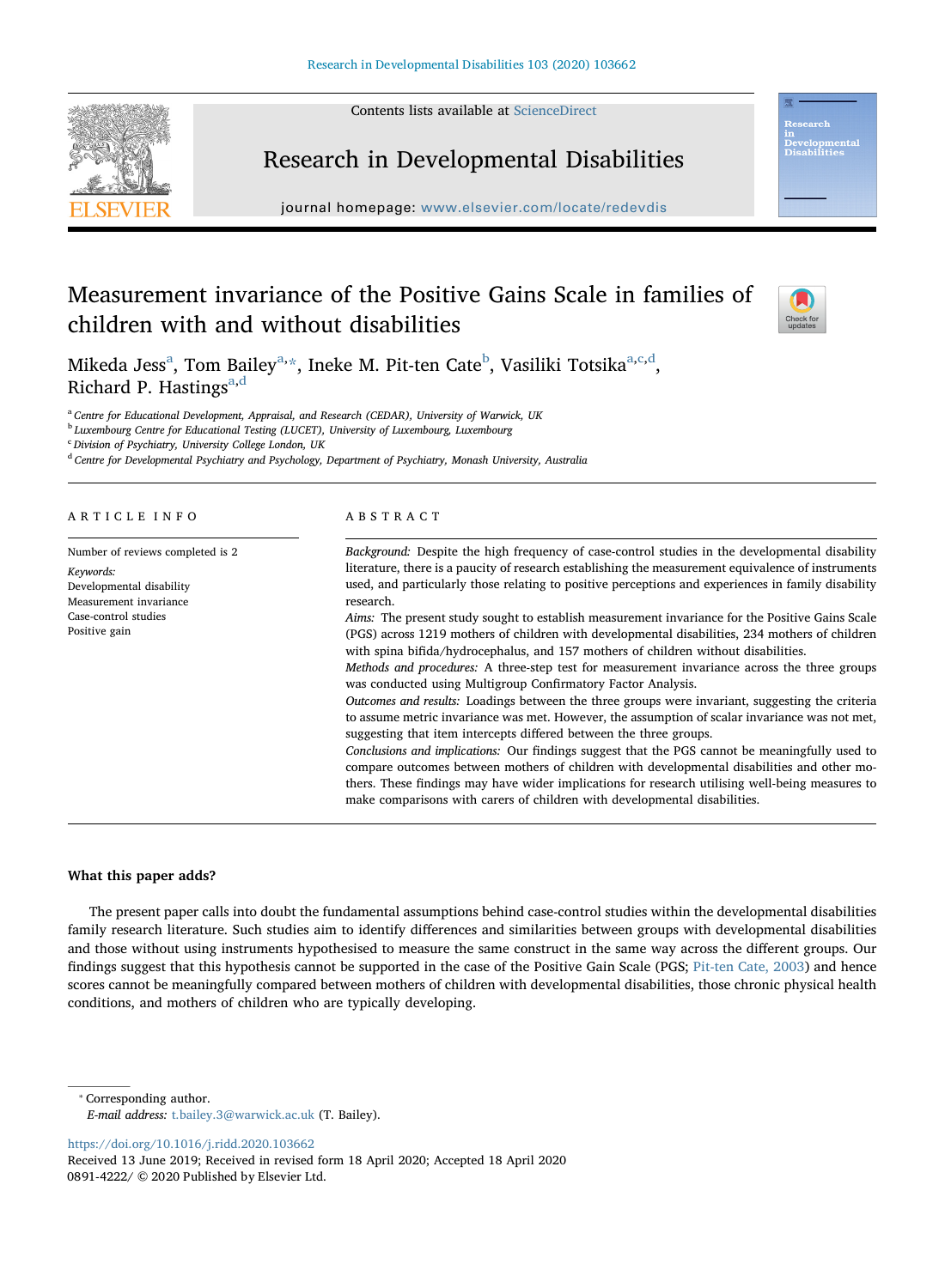## 1. Introduction

One of the most common methodological paradigms for research that aims to describe the experiences of families raising a child with developmental disabilities is group comparison to families raising a child without disabilities. Findings from such "case-control" studies indicate that parents raising a child with developmental disabilities generally experience poorer mental health than parents raising a child without a disability [\(Estes et al., 2013;](#page-5-0) [Totsika, Hastings, Emerson, Berridge, & Lancaster, 2011\)](#page-6-1). Maternal psychological adjustment has also been compared among various developmental disability groups. For example, mothers of children with autism spectrum disorder (ASD) have reported lower psychological well-being compared with mothers of children with cerebral palsy, Fragile X syndrome, and Down syndrome [\(Abbeduto et al., 2004;](#page-5-1) Griffi[th et al., 2011;](#page-6-2) [Pisula, 2007\)](#page-6-3). Identifying differences between groups may support the development of targeted interventions and supports for families.

Whilst findings from studies that focus on negative impact of caring for a child with developmental disabilities are useful in that they highlight challenges for families, such studies perpetuate an unfavourable narrative and do not allow for a broader insight into the adjustment of these families [\(Hastings, 2016\)](#page-6-4). Moving away from the focus on negative aspects associated with disability, there is a growing interest within disability family research on positive perceptions and experiences. In an earlier review, [Hastings and Taunt](#page-6-5) [\(2002\)](#page-6-5) highlighted that although parental positive perceptions appeared to exist alongside negative experiences, measurement of positive perceptions was largely neglected within disability family research. Hastings and Taunt hypothesised a number of different functions for parents' positive perceptions. However, to examine the development and functions of parental positivity researchers must be able to measure positive perceptions and experiences explicitly.

The Positive Gain Scale (PGS; [Pit-ten Cate, 2003](#page-6-0)) is a seven-item measure originally developed to assess parental perceptions of positive aspects of raising a child with a disability. Since its development, the PGS has been used in research of families who have children with developmental disabilities ([MacDonald, Hastings, & Fitzsimons, 2010](#page-6-6); [Minnes, Perry, & Weiss, 2015;](#page-6-7) [Weiss, MacMullin,](#page-6-8) [& Lunsky, 2015](#page-6-8)). The PGS has been reported to have a high level of content and construct validity in families of children with spina bifida or hydrocephalus ([Pit-ten Cate, 2003\)](#page-6-0) and high levels of internal consistency in families of children with asthma ([Pit-ten Cate,](#page-6-0) [2003\)](#page-6-0), ASD, intellectual disability, and a variety of rare genetic syndromes associated with intellectual disability ([Adams et al., 2018;](#page-5-2) Griffi[th et al., 2011;](#page-6-2) [Halstead, Ekas, Hastings, & Gri](#page-6-9)ffith, 2018; [Jones, Hastings, Totsika, Keane, & Rhule, 2014](#page-6-10); [MacDonald et al.,](#page-6-6) [2010;](#page-6-6) [Weiss et al., 2015\)](#page-6-8). However, the scale has not yet been subjected to more rigorous psychometric evaluation. Specifically, if the PGS is to be used in group comparison studies including families of children with or without various disabilities, similar measurement properties of the scale must be present for these different groups of parents to enable valid statistical inferences ([Rasmussen,](#page-6-11) [Verkuilen, Ho, & Fan, 2015\)](#page-6-11). The requirement for such consistency in measurement properties of the PGS across groups necessitates that the measurement invariance (also termed measurement equivalence; cf. [Van de Schoot, Lugtig, & Hox, 2012](#page-6-12)) of the PGS is established.

In the field of developmental disabilities research, case-control designs are often employed to gauge the level of differences between individuals with developmental disabilities (or their families) and those with other disabilities or without disability (typically developing). This usually entails using measures that were not originally developed for individuals with developmental disabilities. Despite the frequent application of this methodological paradigm, research that tested measurement invariance of measures in developmental disabilities research is limited. For example, research has established measurement invariance for a measure of self-concept across adolescents with either developmental disability or physical illness and typically developing adolescents [\(Ferro & Boyle, 2013](#page-6-13)), partial invariance for the Physical Self-Inventory ([Maïano, Morin, Bégarie, & Ninot, 2011\)](#page-6-14), and lack of invariance for Wechsler scales ([MacLean, McKenzie, Kidd, Murray, & Schwannauer, 2011\)](#page-6-15) between individuals with and without developmental disabilities. Such mixed findings highlight the importance of testing whether measures operate in a similar manner across different groups of participants. Therefore, the aim of the current study was to assess the measurement invariance for the PGS across three groups: mothers of children with developmental disabilities, mothers of children with a spina bifida/hydrocephalus, and mothers of children without disabilities (typically developing). These three conditions were selected to reflect the groups of children most often included in case-control studies that collect PGS data. It was decided to examine data from mothers as they are typically the primary carer for the child.

## 2. Methods

#### 2.1. Participants

A total of 1610 mothers provided PGS data: 1219 (75.7%) were mothers of children with developmental disabilities, 234 (14.5%) were mothers of children with spina bifida/hydrocephalus and there were 157 (9.8%) mothers of typically developing children.

In the typically development group, participants were mothers of 70 girls (44.6%) and 87 boys (55.4%) ranging from 5 to 12 years old with a mean age of 9.24 years ( $SD = 3.08$ ). The spina bifida/hydrocephalus group included mothers of 103 girls (44.0%) and 131 boys (56.0%) with an age range of 6 to 13 years and a mean age of 9.26 years ( $SD = 2.08$ ). Thirty-nine (16.7%) of the children had spina bifida, 137 (58.5%) had hydrocephalus, and 58 (24.8%) children were diagnosed with spina bifida and hydrocephalus. In the developmental disabilities group (children with intellectual disability or ASD), there were mothers of 879 boys (72.1%) and 337 girls (27.6%) ranging from 3 to 17 years old with a mean age of 8.71 years ( $SD = 1.81$ ). 603 (49.5%) mothers of children with developmental disabilities were in paid employment, as were 120 (51.3%) of the mothers of children with spina bifida/hydrocephalus, and 129 (82.2%) of the mothers of the typically developing children.

A one way analysis of variance showed that the three groups did not significantly differ statistically with respect to age, F(2,1545)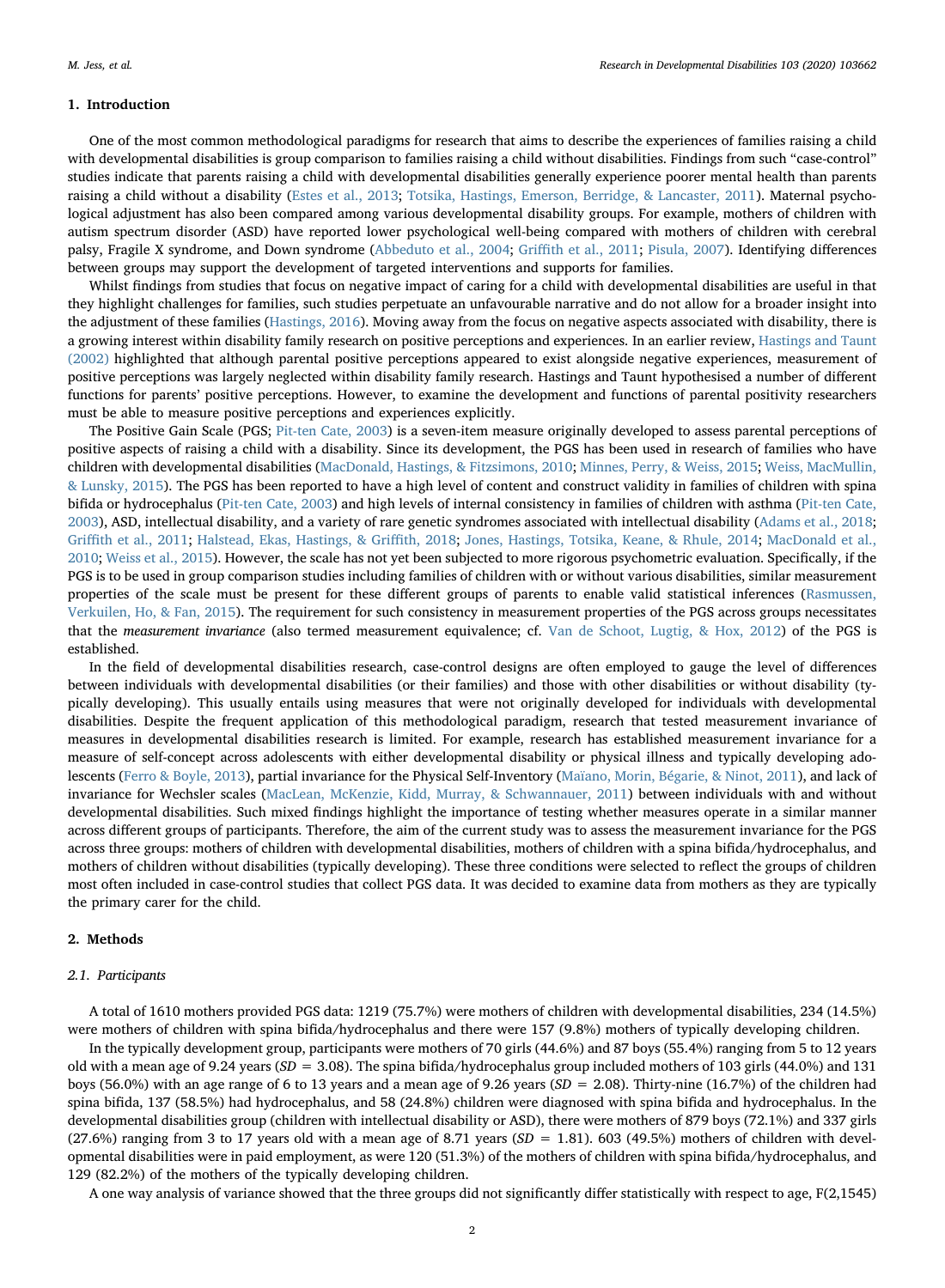= 2.92,  $p$  = .05. However, a 3  $\times$  2 chi-square test did show that the three groups were statistically significantly different in terms of gender balance;  $\chi^2$  (2) = 102.91, p < .001. The developmental disabilities group was comprised of a higher % of males (72.1%) than the typically developing group (55.4 %) and the spina bifida/hydrocephalus group (56.0%).

#### 2.2. Positive Gains Scale

Items on the PGS are rated on a five-point scale  $(1 =$  strongly disagree,  $5 =$  strongly agree). Five items reflect the perceived benefits for the individual parent (e.g., "since having this child I have grown as a person"), and two reflect positive gains for the family (e.g., "since having this child, my family has become closer to one another"); although the seven items are posited to represent a global positive gains factor ([Pit-ten Cate, 2003](#page-6-0)). Items are recoded so that higher scores indicate greater positive gain. McDonald's Omega ([McDonald, 1999](#page-6-16)) in the current study was .88 for the developmental disabilities group, .88 for the spina bifida/hydrocephalus group and .86 for the typical development group, thus indicating excellent internal consistency across groups.

#### 2.3. Procedure

Participant data were extracted from multiple UK-based studies. All studies had received ethical approval. The typical development group was recruited from mainstream schools in South-East England. Schools were asked to distribute questionnaires amongst parents of children aged 6–12 years. As some parents had more than one child attending the same school, the mother was asked to complete the questionnaire for their oldest child at that school ([Bayless, Pit-ten Cate, & Stevenson, 2008](#page-5-3)).

Most mothers of children with spina bifida/hydrocephalus completed a follow up postal questionnaire after initially taking part in a comprehensive study concerning the developmental, behavioural and educational characteristics of children with these conditions ([Stevenson & Pit-ten Cate, 2003](#page-6-17)). The sample was recruited through the register of the Association for Spina Bifida and Hydrocephalus (ASBAH; recently rebranded as "Shine"). Families were entered on this register when they contacted ASBAH for information and/or support.

In the developmental disabilities sample, 1018 mothers were drawn from the 1000 Families Study, which is an ongoing UK-wide survey of families with a child with intellectual disability (aged between 5 and 15 years; [Hastings et al., 2020\)](#page-6-18). An additional 201 mothers were from a UK-wide study of families who had a child with ASD aged between 5 and 17 years [\(Petalas et al., 2012\)](#page-6-19). In both studies of families with children with developmental disabilities, participants were recruited through multiple routes: special schools, social media advertising, and advertising via disability charities. Survey packs distributed directly to parents (e.g., via the child's school) included an information sheet, consent form, the survey questionnaire and a prepaid return envelope. Participants could also request a survey pack to be sent to their home. In addition, participants had the option to complete the survey online.

#### 2.4. Approach to statistical analysis

All analyses were conducted in MPlus v 7.1 ([Muthén & Muthén, 2017\)](#page-6-20). To evaluate the dimensional structure of the single PGS factor, we first performed a confirmatory factor analysis (CFA) using the data from each of the three groups separately. Then, to ascertain the extent to which the PGS items were similarly related to the latent construct across the three groups, a three step test for measurement invariance was conducted using a Multigroup Confirmatory Factor Analysis (MGCFA). As outlined below, testing for measurement invariance involves increasingly strict equality constraints being imposed on the model items at each step of analysis ([Byrne, 2009\)](#page-5-4). Whilst Mardia'[s \(1970\)](#page-6-21) tests of skewness and kurtosis suggested no statistically significant deviations from multivariate normality; all models were estimated using the robust maximum likelihood estimation (MLR); which provides item standard errors and a chi-square model fit index that is robust to non-normality of observations (cf. [Yuan & Bentler, 2000\)](#page-6-22).

Step 1 tested whether participants from each group conceptualised the PGS construct in the same way, and is the baseline model to which subsequent models are compared. Known as configural invariance, this initial step tests whether the factor structure of the PGS is equal across groups. In the case of the PGS, this is simply a test that the assumption of a single factor measuring positive gain through seven items is valid across the three groups.

To assess the model fit of the configural model (and all other models) a number of fit indices were consulted. In large samples, the risk of a Type I error is present if conclusions are made on the basis of the chi-square test only [\(Hoyle & Panter, 1995](#page-6-23)). Therefore, we also examined the Root Mean Square Error of Approximation (RMSEA), with values under .08 preferred ([Browne & Cudeck, 1993](#page-5-5)), and the Comparative Fit Index (CFI), with values above .95 indicating good fit ([Hu & Bentler, 1999](#page-6-24)). To allow accurate comparison of factor loadings and intercepts, models were operationalised such that the mean and variance of the latent factor were constrained at 0 and 1 respectively ([Van de Schoot et al., 2012](#page-6-12)).

Step 2 tested whether the relationship between observed PGS items and the latent construct of positive gain (which is operationalised by the factor loadings) is similar across groups. Termed metric invariance, this step constrains that factor loadings of PGS items to be equal across the three groups. If any discrepancies between this model and the baseline configural model arise (in terms of model fit), this suggests that the assumption of equal factor loadings may not be tenable. Specifically, our criteria for testing whether the assumption of metric invariance holds were a non-significant change in  $(\Delta)\chi$ 2. However, given the sensitivity of this index to minor differences between models, we sought a decrease in CFI equal to or less than 0.01 [\(Cheung & Rensvold, 2002\)](#page-5-6) and an increase in RMSEA of less than .015 [\(Rutkowski & Svetina, 2014](#page-6-25)).

Step 3 tested whether the PGS measure is used in the same way by participants across the three groups (i.e., that participants who obtain the same PGS score would obtain the same score on the items of the PGS irrespective of which group they belonged). If this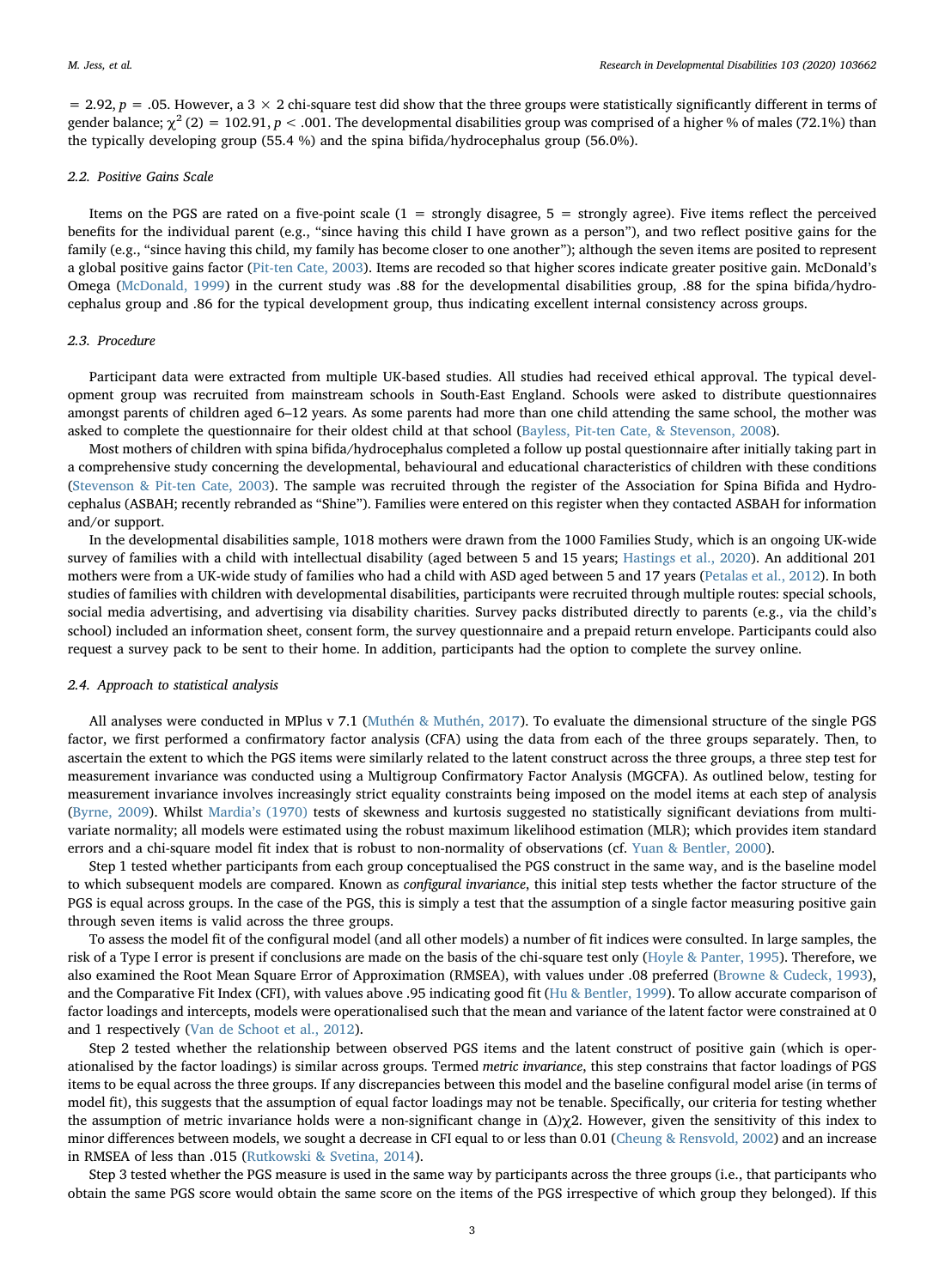<span id="page-3-0"></span>

| . .<br>п |  |
|----------|--|
|----------|--|

|  |  | Standardised Item Loadings for the Positive Gains Scale within the three comparison groups. |  |
|--|--|---------------------------------------------------------------------------------------------|--|
|  |  |                                                                                             |  |
|  |  |                                                                                             |  |
|  |  |                                                                                             |  |

| PGS Items                                                                            | Developmental Disability | Chronic Physical Health<br>Conditions | <b>Typically Developing</b> |
|--------------------------------------------------------------------------------------|--------------------------|---------------------------------------|-----------------------------|
| 1. Since having this child I feel I have grown as a person                           | .77                      | .60                                   | .66                         |
| 2. Having this child has helped me learn new things/skills                           | .74                      | .53                                   | .64                         |
| 3. Raising this child helps putting life into perspective                            | .75                      | .57                                   | .46                         |
| 4. Since having this child, my family has become closer to one another               | .42                      | .52                                   | .50                         |
| 5. Since having this child, my family has become more tolerant and<br>accepting      | .37                      | .55                                   | .53                         |
| 6. Since having this child I have become more determined to face up to<br>colleagues | .65                      | .67                                   | .59                         |
| 7. Since having this child I have a greater understanding of other people            | .59                      | .73                                   | .67                         |

Note. All  $p's < .05$  for factor loadings.

assumption holds, then a comparison of mean PGS scores across groups is meaningful. This step, known as scalar invariance, involved the addition of a further equality constraint to the PGS model (in addition to equality of item loadings from the metric invariance model) where the seven PGS item intercepts were also assumed to be equal across the three groups. Discrepancies in terms of model fit between the scalar invariance and the baseline configural model (using the aforementioned criteria) were examined to ascertain whether the assumption of scalar invariance had been met. Finally, the strictest form of measurement invariance is full uniqueness invariance, in which the residual variances of items are posited to be equal; this model is again compared against the configural model.

If full invariance cannot be demonstrated at the metric, scalar, or full invariance stage, the next step involves testing whether partial invariance is a plausible assumption ([Byrne, Shavelson, & Muthen, 1989\)](#page-5-7). Partial invariance is a more relaxed assumption than full invariance, as some of the factor loadings (partial metric invariance) and intercepts (partial scalar invariance) are allowed to differ across groups. [Byrne et al. \(1989\)](#page-5-7) argued that full metric invariance is not necessary to continue further tests of invariance provided that at least one item is metrically invariant. If partial metric invariance is achieved, partial scalar invariance can be tested for. It was further proposed that if there were at least two factor loadings and intercepts equal across groups, valid inferences regarding group mean differences can be made ([Byrne et al., 1989\)](#page-5-7).

## 3. Results

## 3.1. Dimensional structure of the PGS within each subgroup

Confirmatory factor analyses (CFA) were conducted separately for each of the three groups of mothers to establish a baseline model. As shown in [Table 1,](#page-3-0) results from the CFAs indicated adequate fit for the spina bifida/ hydrocephalus group ( $\chi^2(14) = 23.59$ ,  $p = .05$ ; CFI = .965; RMSEA = .054, 90% CI [.000, .091]) and typical development group ( $\chi^2(14) = 28.56$ ,  $p = .01$ ; CFI = .923; RMSEA = .081, 90% CI [.037, .124]), but poor fit for the developmental disabilities group ( $\chi^2(14) = 302.89, p < .001$ ; CFI = .839; RMSEA = .133, 90% CI [.120, .146]). We examined whether model fit could improve by reviewing the CFA specification: we examined bivariate correlations between PGS items in each group separately to check whether any PGS items were significantly correlated with one another. Family-level PGS items 4 and 5 correlated strongly  $(r = .53)$  within each group, therefore their error terms were allowed to correlate in the baseline models. Correlating error terms is not recommended ([Gerbing & Anderson, 1984\)](#page-6-26), as they produce multidimensional factor scores that can be difficult to interpret. However, in this case, the content similarity of Items 4 and 5 indicated that the items represented an alternative to a very similar theme and thus the covariance was justified. CFAs with the correlated error terms demonstrated an improved fit when compared to a model without this error covariance ( $\Delta \chi^2(1) > 3.84$ ,  $p < .05$  for all 3 groups). When including the error covariance, improved fit for the developmental disabilities group ( $\chi^2(13)$  = 58.48, p < .001; CFI = .975; RMSEA = .055, 90 % CI [.041, .070]), spina bifida/hydrocephalus group ( $\chi^2(13)$  = 7.50, p = .87; CFI = 1.000; RMSEA = .000, 90 % CI [.000, .033]) and the typical development group ( $\chi^2(13)$  = 19.29, p = .11; CFI = .967; RMSEA = .056, 90 % CI [.000, .104]) was shown. Factor loadings across the three groups ranged from .38 to .75 (all  $p's < .001$ ) and are shown in [Table 1](#page-3-0); with the respective model fit indices for each group shown in [Table 2.](#page-4-0)

## 3.2. Configural invariance testing

We then moved to multigroup CFA (MGCFA) to cross-validate the baseline model structure across the three groups simultaneously. Results indicated a good fit to data ( $\chi^2(39) = 88.63$ ,  $p < .001$ ; CFI = .979; RMSEA = .050, 90 % CI [.036, .063]). Thus, configural invariance was demonstrated, indicating that the factorial structure of the PGS was the same for all three groups ([Table 3\)](#page-4-1).

## 3.3. Metric invariance testing

When equality constraints were imposed on all factor loadings in the MGCFA, good fit was shown for the metric invariance model  $(\chi^2(53) = 127.57, p < .001;$  CFI = .969; RMSEA = .052, 90 % CI [.041, .064]), and there were no significant decreases in the CFI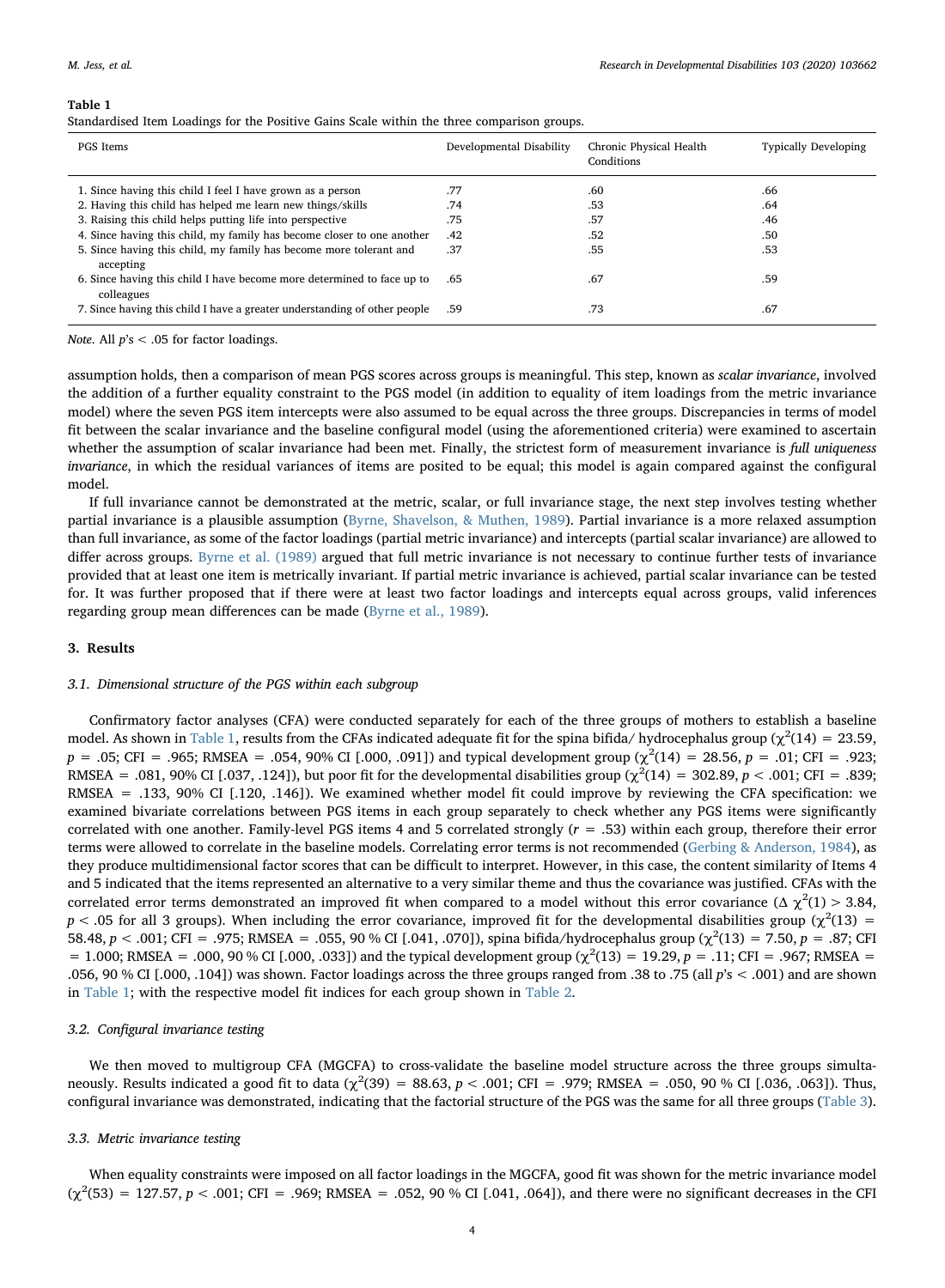## <span id="page-4-0"></span>Table 2

| Goodness-of-fit statistics from Confirmatory Factor Analyses that examine the factor structure of the Positive Gains Scale within each group. |  |  |
|-----------------------------------------------------------------------------------------------------------------------------------------------|--|--|
|                                                                                                                                               |  |  |

| Model                                    | $\chi$ <sup>2</sup> | df | <b>CFI</b> | <b>RMSEA (90% CI)</b> | $\Delta \gamma 2$ | $\Delta$ CFI | A RMSEA |
|------------------------------------------|---------------------|----|------------|-----------------------|-------------------|--------------|---------|
| <b>Developmental Disability</b>          |                     |    |            |                       |                   |              |         |
| <b>Unconstrained Model</b>               | 302.889*            | 14 | .839       | $.133$ $(.120, .146)$ |                   |              |         |
| Error terms for Items 4 and 5 correlated | 58.488*             | 13 | .975       | .055(.041, .069)      | 196.782*          | .120         | $-.078$ |
| <b>Chronic Physical Health Condition</b> |                     |    |            |                       |                   |              |         |
| <b>Unconstrained Model</b>               | 23.588              | 14 | .965       | $.054$ $(.000, .091)$ |                   |              |         |
| Error terms for Items 4 and 5 correlated | 7.497               | 13 | 1.000      | $.000$ $(.000, .033)$ | $14.610*$         | .035         | $-.054$ |
| <b>Typically Developing</b>              |                     |    |            |                       |                   |              |         |
| <b>Unconstrained Model</b>               | 28.560*             | 14 | .923       | $.081$ $(.037, .124)$ |                   |              |         |
| Error terms for Items 4 and 5 correlated | 19.293              | 13 | .967       | $.056$ $(.000, .104)$ | $8.271*$          | .035         | $-.025$ |

Note. df = degrees of freedom. CFI = comparative fit index. RMSEA = root mean square error approximation. CI = confidence intervals. Item 4= "Since having this child, my family has become closer to one another", Item 5 = "Since having this child, my family has become more tolerant and accepting".

#### <span id="page-4-1"></span>Table 3

Goodness-of-fit statistics for Tests of Metric and Scalar Invariance.

| Model                                                            | $\chi$ <sup>2</sup> | đt | CFI  | <b>RMSEA</b> | 90% CI     | Δγ2      | $\Delta$ CFI | $\Delta$ RMSEA |
|------------------------------------------------------------------|---------------------|----|------|--------------|------------|----------|--------------|----------------|
| A1 (all factor loadings held equal across groups)                | 127.566*            | 53 | .969 | .052         | .041. .064 | 38.522*  | $-.010$      | .002           |
| B1 (all factor loadings and intercepts held equal across groups) | 523.900*            | 67 | .810 | .115         | .106. .124 | 441.161* | $-.169$      | .065           |

Note.\*p < .001. df = degrees of freedom. CFI = comparative fit index. RMSEA = root mean square error approximation. CI = confidence intervals.

and RMSEA model fit indices compared to the configural model ( $\Delta \chi^2(14) = 36.14$ ,  $p < .001$ ;  $\Delta$  CFI = -.010,  $\Delta$  RMSEA = .002. Thus, the resulting metric invariance indicated that equivalence of factor loadings is present across all three groups.

## 3.4. Scalar invariance testing

Our fully metric invariant model observed in the previous step was carried forward as our default model to test for scalar invariance. Initially, constraints were released on all intercepts and loadings. Comparison of model fit revealed a significant  $\chi^2$ difference ( $\Delta \chi^2$  (28) = 441.16; p < .001), a  $\Delta$  CFI greater than .01 ( $\Delta$  CFI = -.169) and an increase in RMSEA ( $\Delta$  RMSEA = .065), suggesting that the fit was significantly worse than that of the configural model. Subsequently, each item intercept was examined for group invariance. We found significant  $χ²$  differences and a Δ CFI greater than .01 for all combinations of intercept constraints. Therefore, scalar invariance was not demonstrated, and only full metric invariance achieved, indicating that PGS mean scores cannot be meaningfully compared between groups. As such, the stricter form of measurement invariance, full uniqueness invariance, was not examined.

## 3.5. Post-hoc analysis of ASD and DD subgroups

Given differences in family functioning dependent on the presence of ASD (e.g., Griffi[th et al., 2010\)](#page-6-27), sub-group analyses tested for measurement invariance between the PGS in the sample of mothers of children with ASD (i.e., the aforementioned [Petalas et al.,](#page-6-19) [2012](#page-6-19) sample, combined with families identified from the 1000 Families Study [\(Hastings et al., 2020\)](#page-6-18), resulting in an overall N of 702) as compared to the sample of mothers of children with intellectual disability without ASD (i.e., the remaining 1000 Families sample;  $N = 405$ ).

The overall configural invariance model for the two groups (with error covariance between items 4 and 5 included), showed good fit to the data ( $\chi^2$ (26) = 56.99, *p* < .001; CFI = .982; RMSEA = .046, 90% CI [.030, .063]). When constraints were placed on factor loadings, model fit did not significantly worsen ( $\Delta \chi^2(7) = 36.14$ ,  $p < .001$ ;  $\Delta$  CFI = -.002,  $\Delta$  RMSEA = -.002), therefore indicating full metric invariance. However, when constraints were released on both intercepts and loadings (to test scalar invariance), model fit was significantly poorer ( $\Delta \chi^2(14) = 202.17$ ,  $p < .001$ ;  $\Delta$  CFI = -.084,  $\Delta$  RMSEA = .042). Releasing constraints on loadings for items 1 and 7; as suggested by the modification indices, also indicated model non-invariance relative to the configural invariance model (Δ  $\chi^2(12) = 171.94$ ,  $p < .001$ ; Δ CFI = -.069, Δ RMSEA = .057). As such, only full metric invariance was achieved, and the strictest criteria of full uniqueness invariance were not examined. Accordingly, whilst item loadings for the two groups on the PGS measure appear comparable, the extent to which groups can be compared is limited by a lack of similarity in the groups' item loadings.

## 4. Discussion

Our findings suggest that PGS works well to measure positive gain in single groups of parents of children with similar disabilities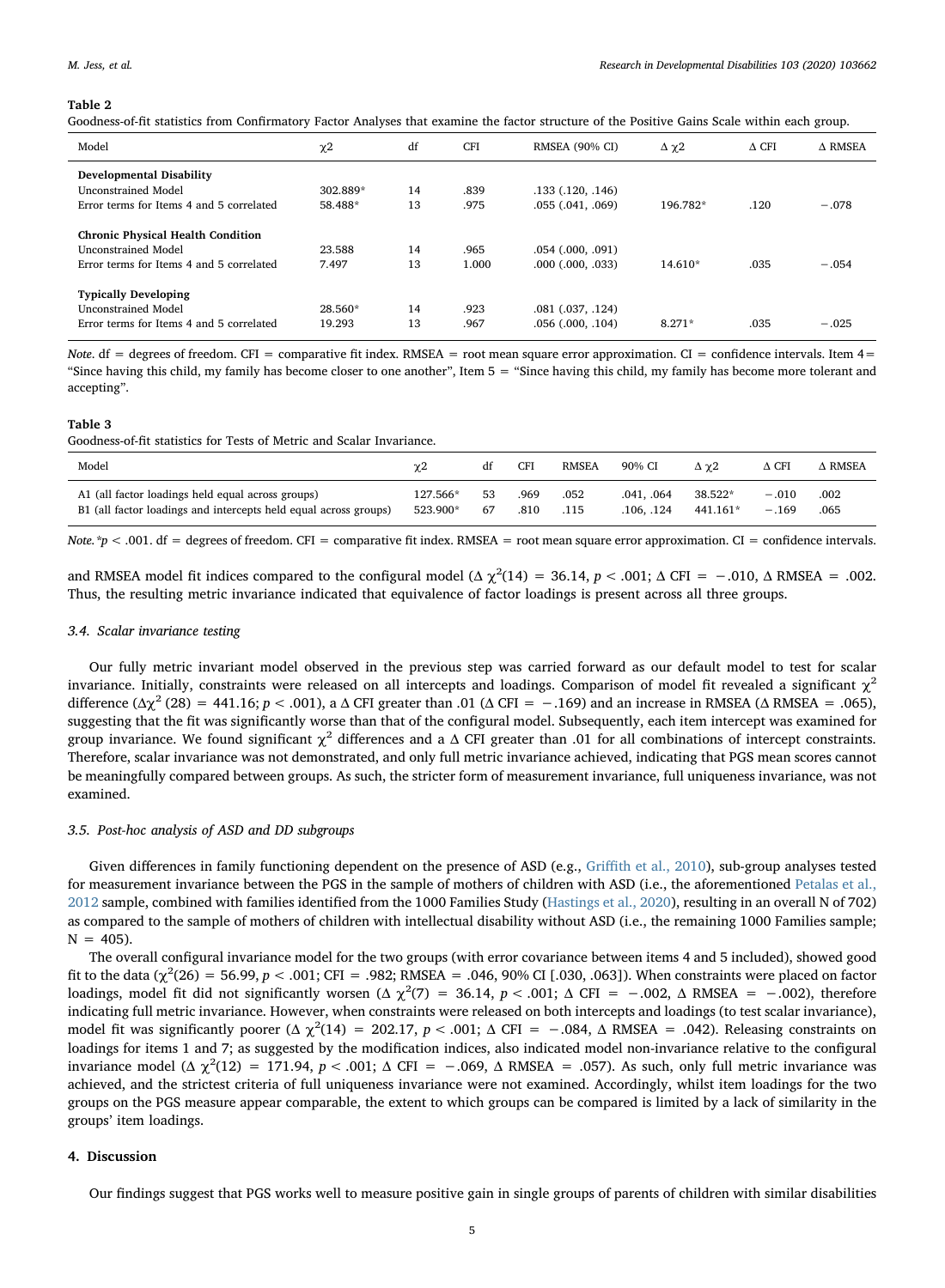or no disabilities. Indeed, excellent internal consistencies were found for the PGS measure in all three groups and results provide strong support for the proposed PGS factor structure across all three groups. However, the utility of the PGS in case-control studies is limited, because although some of its items functioned comparably across groups, PGS total scores did not. This was even the case within the group of mothers of children with developmental disabilities, as PGS scores varied between the group of participants with ASD (with or without intellectual disability) compared to those with intellectual disability without ASD. It should be noted that although PGS mean scores may not be validly compared across groups, comparing scores of equivalent items may still offer useful insight into potential group differences and could be adopted where item-level comparisons are of interest.

It is proposed that items may be differentially interpreted between the three groups because the child rearing experiences of the mothers in the three groups may differ in a way that is directly related to the nature of their child's disability or lack of disability. These differing experiences may also be associated with different perceptions about positive gains. For example, in addition to gender differences (a high percentage of boys in the developmental disabilities group), children between the groups are likely to have different communication skills, which have been shown to relate to maternal positive perceptions (Griffi[th, Hastings, Nash, & Hill,](#page-6-27) [2010\)](#page-6-27). Further, the concept of positive gain may be related to the differential experiences of raising a child with specific needs, which could pose a challenge or threat to parents, whereby parents experiencing stressful caregiving situations may appraise ordinary events as positive to offset the negative consequences of possible adverse events (e.g., [Folkman & Moskowitz, 2000](#page-6-28)). Such experiences may be more alike within disability groups than between disability groups. To examine this further would require some detailed qualitative research to understand the dimensions of mothers' positive perceptions around child rearing and their relationship with their child with or without a disability.

One potential caveat of our findings, is that differences were noted between the three groups in terms of gender balance. The percentage of males in the developmental disabilities group was somewhat higher than the other two groups,; it is suggested that the group differences observed are in accordance with the higher rates of prevalence seen for developmental disabilities in males as opposed to females (e.g. [Maenner et al., 2016\)](#page-6-29).

Although this study focused on measurement invariance for the PGS, our findings may have wider implications pertaining to the validity of case-control studies in developmental disabilities research. Many case-control studies within the disability literature utilise instruments that measure parental well-being, making comparisons between those raising children with and without developmental disabilities ([Eisenhower, Baker, & Blacher, 2005;](#page-5-8) [Estes et al., 2013;](#page-5-0) [Totsika et al., 2011](#page-6-1)). However, these comparisons are often made in the absence of a definitive knowledge as to whether that instrument is indeed invariant across these groups. Indeed, within the extant disability literature, support for measurement invariance between developmental disabilities and typically developing or other disability groups is not always found [\(Ferro & Boyle, 2013](#page-6-13); [MacLean et al., 2011;](#page-6-15) [Maïano et al., 2011](#page-6-14)) thus suggesting that subsequent group comparisons are not meaningful ([Guenole & Brown, 2014\)](#page-6-30). Our findings also demonstrated that measurement invariance in relation to parents' perceived positive gain from raising children with different disabilities (even different developmental disabilities) cannot be assumed, further highlighting the need to examine the invariance for any measure used in case-control studies.

Limitations of the current study should also be considered when interpreting the results. The PGS was originally developed for parents of children with physical disabilities. For this reason, trying to demonstrate the measure's invariance in a group of mothers of children without disabilities might not be appropriate. The underlying construct of positive gain may in fact be very different for parents raising a child without any disability, and more similar for parents raising a child with different disabilities. In addition, the concept of positive gain may also be different among developmental disability diagnoses that were grouped together in this study (i.e., intellectual disability and ASD), and this was not tested. These limitations may lend some explanation as to why scalar invariance could not be established across all three groups. This is something to explore in future research.

In conclusion, the PGS has strong psychometric properties, as evidenced by the consistently high Cronbach's alpha achieved across a range of populations, and further supported by the analyses in this study. However, it is recommended that researchers do not compare mean PGS scores between groups involving children with developmental disabilities and typical development groups, or children with physical disabilities without testing invariance within their own samples, as measurement invariance could not be demonstrated in the present study.

#### References

- <span id="page-5-1"></span>Abbeduto, L., Seltzer, M. M., Shattuck, P., Krauss, M. W., Orsmond, G., & Murphy, M. M. (2004). Psychological well-being and coping in mothers of youths with autism, down syndrome, or fragile X syndrome. American Journal on Mental Retardation, 109, 237–254. [https://doi.org/10.1352/0895-8017\(2004\)](https://doi.org/10.1352/0895-8017(2004)109%3C237:PWACIM%3E2.0.CO;2) [109%3C237:PWACIM%3E2.0.CO;2.](https://doi.org/10.1352/0895-8017(2004)109%3C237:PWACIM%3E2.0.CO;2)
- <span id="page-5-2"></span>Adams, D., Hastings, R., Alston-Knox, C., Cianfaglione, R., Eden, K., Felce, D., et al. (2018). Using Bayesian methodology to explore the profile of mental health and well-being in 646 mothers of children with 13 rare genetic syndromes in relation to mothers of children with autism. Orphanet Journal of Rare Diseases, 13, 185. <https://doi.org/10.1186/s13023-018-0924-1>.
- <span id="page-5-3"></span>Bayless, S., Pit-ten Cate, I. M., & Stevenson, J. (2008). Behaviour difficulties and cognitive function in children born very prematurely. International Journal for Behavioural Development, 32, 199–206. [https://doi.org/10.1177/0165025408089269.](https://doi.org/10.1177/0165025408089269)
- <span id="page-5-5"></span>[Browne, M. W., & Cudeck, R. \(1993\). Alternative ways of assessing model](http://refhub.elsevier.com/S0891-4222(20)30092-5/sbref0020) fit. Sage Focus Editions, 154 136-136.
- <span id="page-5-4"></span>Byrne, B. M. (2009). [Structural equation modeling with AMOS: Basic concepts, programming, and applications.](http://refhub.elsevier.com/S0891-4222(20)30092-5/sbref0025) London, England: LEA.
- <span id="page-5-7"></span>Byrne, B. M., Shavelson, R. J., & Muthén, B. (1989). Testing for the equivalence of factor covariance and mean structures: The issue of partial measurement invariance. Psychological Bulletin, 105, 456. <https://doi.org/10.1037/0033-2909.105.3.456>.
- <span id="page-5-6"></span>Cheung, G. W., & Rensvold, R. B. (2002). Evaluating goodness-of-fit indexes for testing measurement invariance. Structural Equation Modeling, 9, 233–255. [https://doi.](https://doi.org/10.1207/S15328007SEM0902_5) [org/10.1207/S15328007SEM0902\\_5.](https://doi.org/10.1207/S15328007SEM0902_5)
- <span id="page-5-8"></span>Eisenhower, A. S., Baker, B. L., & Blacher, J. (2005). Preschool children with intellectual disability: Syndrome specificity, behaviour problems, and maternal wellbeing. Journal of Intellectual Disability Research, 49, 657-671. <https://doi.org/10.1111/j.1365-2788.2005.00699.x>.

<span id="page-5-0"></span>Estes, A., Olson, E., Sullivan, K., Greenson, J., Winter, J., Dawson, G., et al. (2013). Parenting-related stress and psychological distress in mothers of toddlers with autism spectrum disorders. Brain & Development, 35, 133–138. [https://doi.org/10.1016/j.braindev.2012.10.004.](https://doi.org/10.1016/j.braindev.2012.10.004)